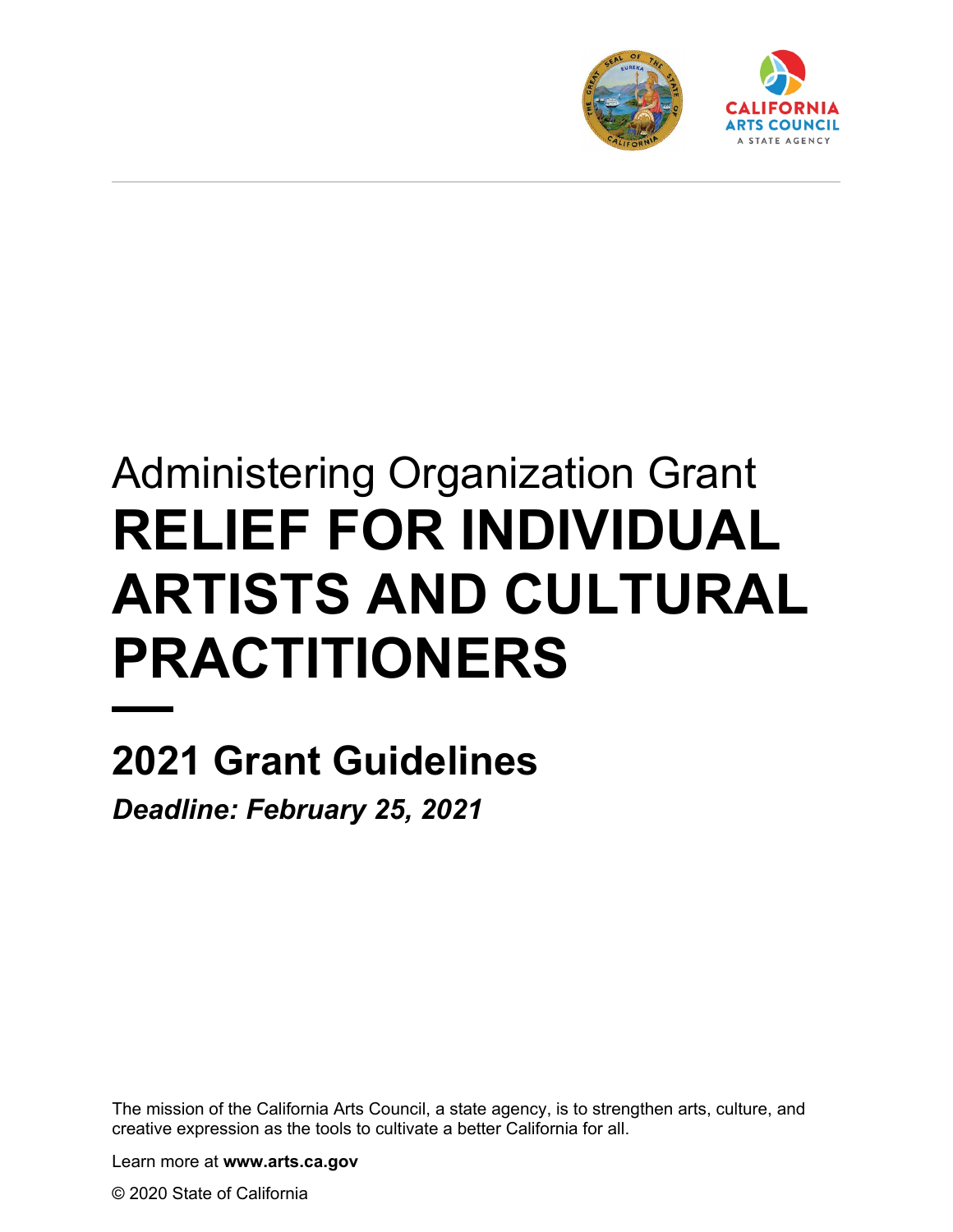#### **Governor of California**

Gavin Newsom



#### **Arts Council Members**

Nashormeh Lindo, *Chair* Jaime Galli, *Vice Chair* Larry Baza Lilia Gonzáles-Chávez Jodie Evans Kathleen Gallegos Stanlee Gatti Donn Harris Alex Israel Consuelo (Chelo) Montoya Jonathan Moscone

**Executive Director***,* Anne Bown-Crawford **Deputy Director**, Ayanna L. Kiburi, M.P.H.

1300 I Street, Suite 930 Sacramento, CA 95814 (916) 322-6555 Toll Free (800) 201-6201 FAX: (916) 322-6575 **www.arts.ca.gov**

#### **Office Hours** 8:00 a.m. - 5:00 p.m., Monday through Friday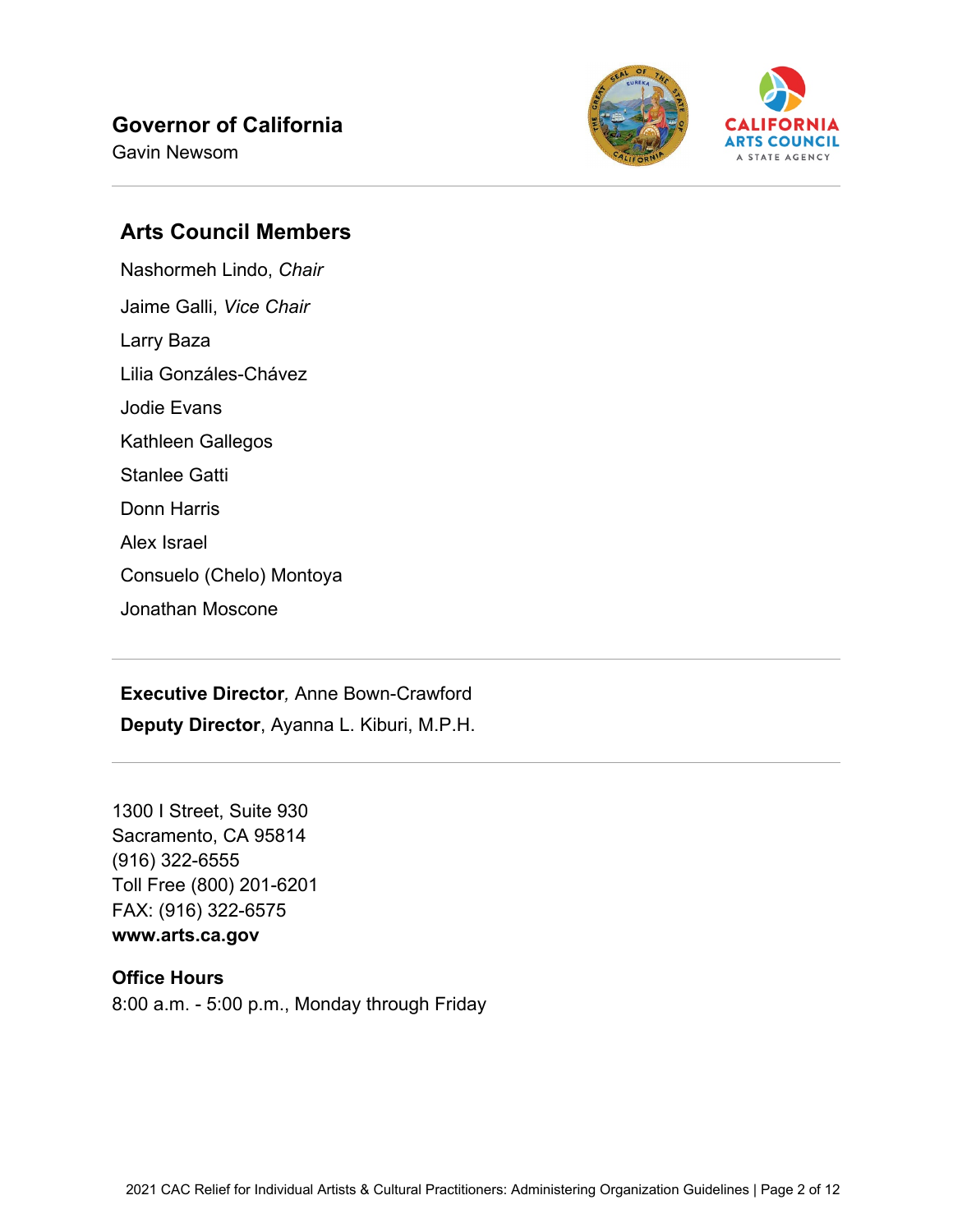**Purpose:** The California Arts Council (CAC), a state agency, was established in January 1976 to encourage artistic awareness, participation, and expression; to help independent local groups develop their own arts programs; to promote employment of artists and those skilled in crafts in the public and private sector; and to enlist the aid of all state agencies in the task of ensuring the fullest expression of our artistic potential.

**The Council:** The appointed Council of the CAC consists of 11 members. The Governor appoints nine members, the assembly Speaker appoints one member, and the Senate President pro Tempore appoints one member. Council members serve without salary, elect their own officers, and meet throughout the state to encourage public attendance. This body sets policy and has final approval of CAC grants.

**Native Land Acknowledgement:** The California Arts Council stands in solidarity with all of California's Indigenous people. We acknowledge that our work takes place on the now occupied traditional lands of the Miwok, Maidu, and Nisenan people, who are the past, present, and future stewards of this place. We make this first step in our journey to develop relationships and cultural competencies to truly support native sovereignty.

**Mission:** Strengthening arts, culture, and creative expression as the tools to cultivate a better California for all.

**Vision:** A California where all people flourish with universal access to and participation in the arts.

**Racial Equity Statement:** As California's state arts agency, the California Arts Council is committed to racial equity both internally through our work environment, and externally through our programming.

- We are committed to ensuring that every policy enacted reflects democratic principles of equity and justice.
- We understand that enacting policy in a just and equitable manner considers critical issues of implicit bias and discrimination that requires concerted and purposeful action.
- We believe that bringing together Council, staff and other partners with differing backgrounds and life experiences will enhance our ability to increase opportunities for all arts service organizations to succeed.
- Policies, programs, and activities will be administered to identify and avoid discrimination and barriers to access, and to avoid disproportionately high and adverse effects on communities of color.
- Accountability to our grantees is of central importance to us. We understand the significance of evaluating the impact of our policymaking on grantees over time and utilizing this evaluation in the development of new policy initiatives.
- We are committed to the just and equitable disbursement of resources.
- We will obtain the following information when relevant and appropriate in order to utilize data to evaluate the impact of our equity goals: population served and/or affected by race, color, national origin, and income level, which will include diverse communities across the state such as: communities of color, racially and ethnically diverse individuals, tribal communities, immigrant and refugee communities, and communities that have principal languages other than English.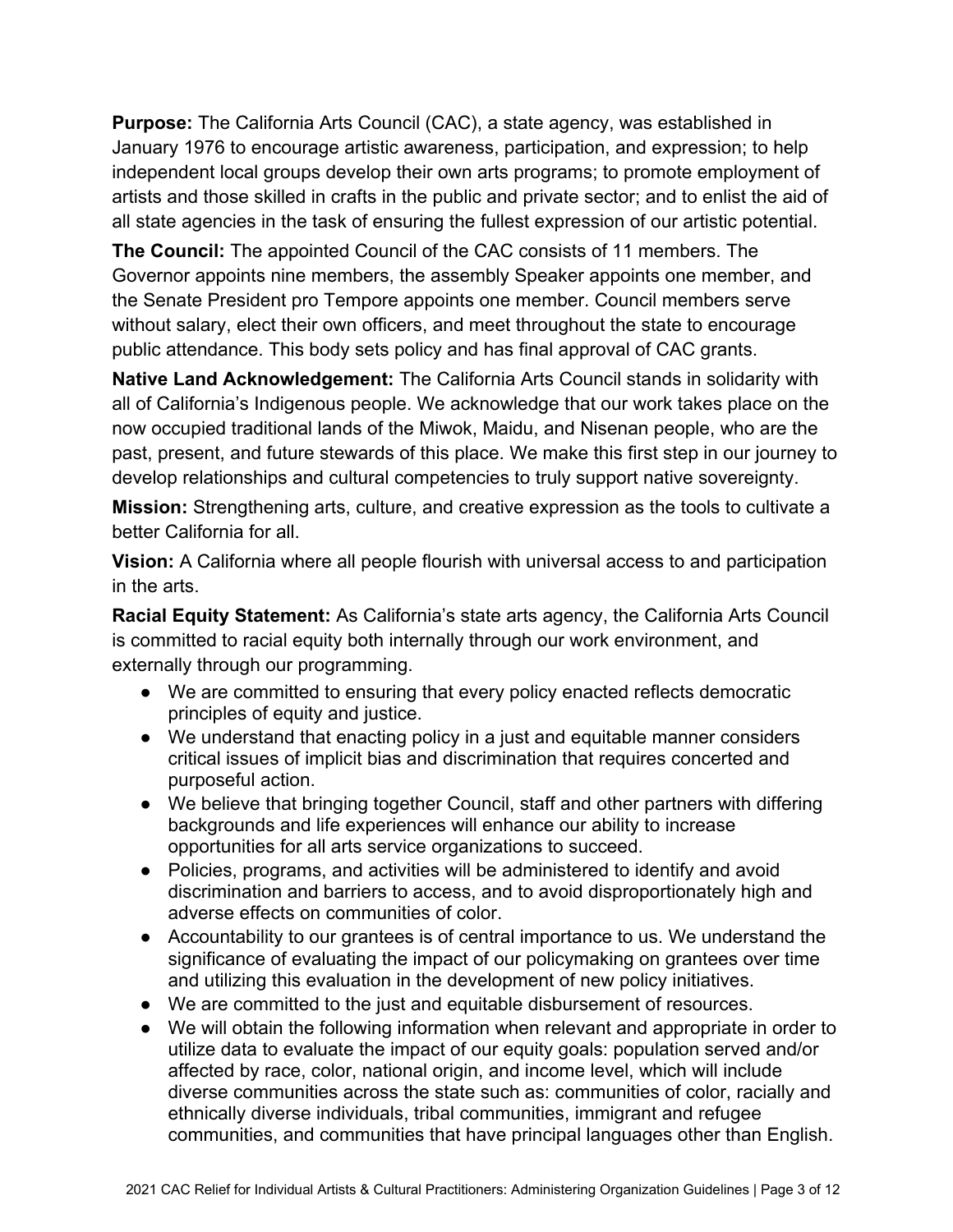For the CAC, racial equity is a continual practice in listening, learning, and implementing. The CAC's Racial Equity Statement demonstrates a deeper commitment for us to do better for the field and our staff.

**Funding:** The CAC is a state agency, funded from the state's annual budget process and proceeds from the California Arts License Plate and the Keep Arts in Schools tax return voluntary contribution fund, supplemented by funds from the National Endowment for the Arts. Its grants are often matched by foundations, individuals, earned income, government agencies, in-kind contributions, or other organizations.

**Information Access:** Due to the Public Records and Open Meeting Acts, applications and their attachments are not confidential and may be requested by the media and/or public. Meeting dates and locations are posted at [www.arts.ca.gov.](http://www.arts.ca.gov/) Observers may attend but may not participate in, or in any way interfere with, Council meetings. Each meeting provides a designated time for public comment, although comments may be time-limited.

**Grant Process:** Applications are evaluated by panels of recognized field representatives who rank applications according to program criteria. The CAC staff provides information but not recommendations to the panel. The Council reviews panel recommendations before making final funding decisions. CAC staff is responsible for grant contract administration after Council approval. In dire or unexpected circumstances, the CAC reserves the right to make exceptions to any policy or procedure on a case-by-case basis.

**Requirements:** The CAC provides grant funding to individual artists and is mandated both by federal and state regulations to fund arts organizations that have proof of nonprofit status under sec. 501(c)(3) of the Internal Revenue Code (Fiscal Receivers are eligible in some programs), or under sec. 23701d of the California Revenue and Taxations Code, or entities that are a unit of government; and that comply with the Civil Rights Acts of 1964, as amended; sec. 504 of the Rehabilitation Act of 1973, as amended; the Age Discrimination Act of 1975; the Drug-Free Workplace Act of 1988; California Government Code secs. 11135-11139.5 (barring discrimination); the Fair Labor Standards Act, as defined by the Secretary of Labor in part 505 of title 29 of the Code of Federal Regulation; the Americans With Disabilities Act of 1990 ("ADA"); the Fair Employment and Housing Act; and the Personal Responsibility and Work Opportunity Reconciliation Act of 1996.

**Ownership, Copyrights, Royalties, Credit:** The CAC does not claim ownership, copyrights, royalties, or other claim to artwork produced as a result of a CAC grant. However, the CAC reserves the right to reproduce and use such material for official, noncommercial purposes, including but not limited to use on the CAC website, social media and print materials. In addition, the CAC requires documentation of grants activity and appropriate credit for CAC partial support.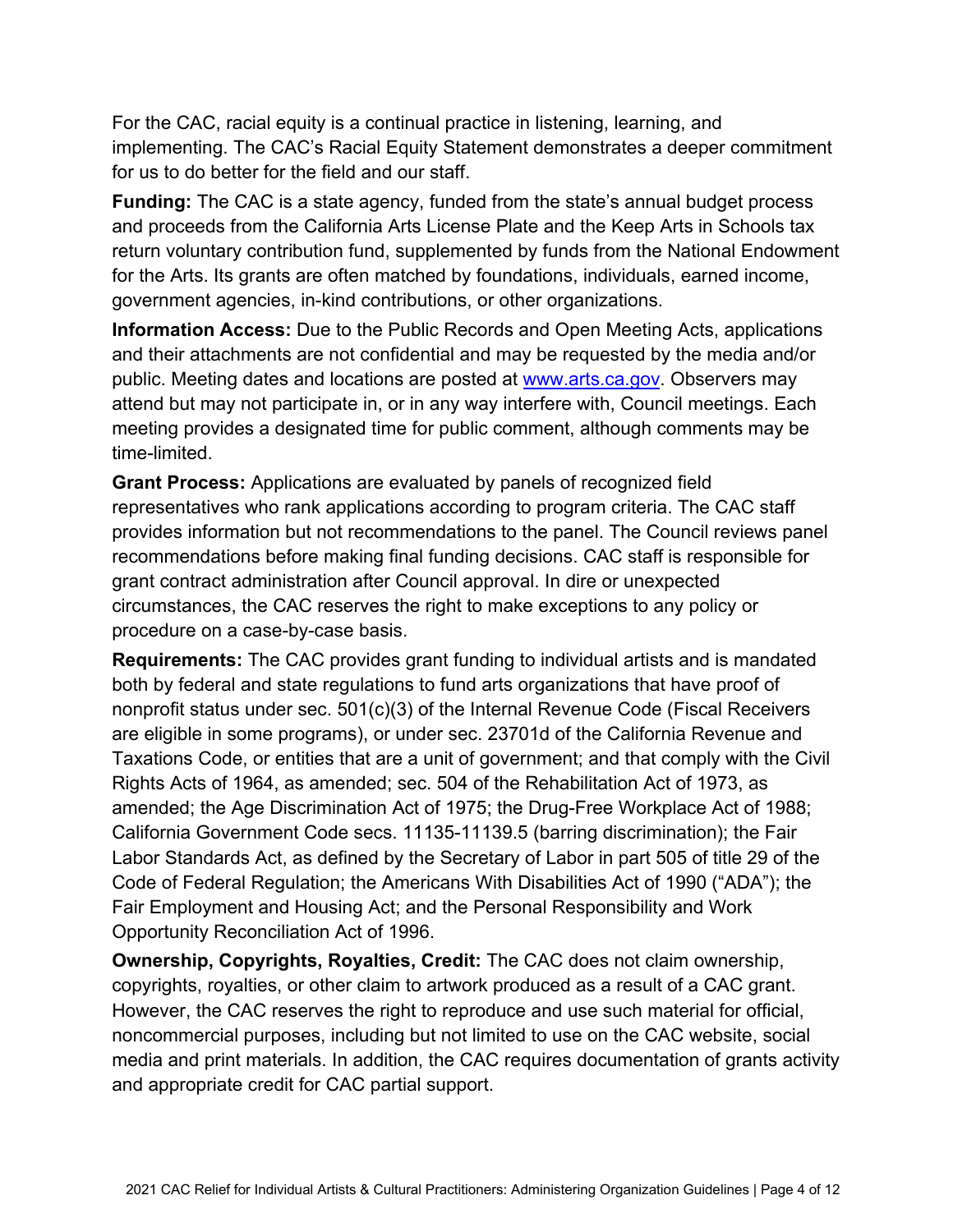#### **RELIEF FOR INDIVIDUAL ARTISTS AND CULTURAL PRACTITIONERS ADMINISTERING ORGANIZATION 2021 GRANT GUIDELINES DEADLINE: February 25, 2021 Grant Awards: approximately \$1,361,875 Total Number of Grant Awards: 1 Grant Activity Period: September 1, 2021 – August 31, 2022**



**Apply at** [calartscouncil.smartsimple.com](https://calartscouncil.smartsimple.com/)

# **Background: Why is this program being offered?**

The California Arts Council is the only statewide agency supporting local arts infrastructure and programming in all 58 counties. Our policies and practices prioritize racial equity and have a broad geographic reach into communities of all sizes and needs, and this includes support and service in response to the COVID-19 pandemic. The COVID-19 pandemic has devastated the livelihoods of artists and individuals who make their living in the creative sector in California.

Furthermore, due to historical and ongoing systemic and institutionalized racism, people of color have experienced disproportionately greater negative effects from the pandemic, both in terms of health and economic outcomes. A recent report from the nonpartisan Center on Budget and Policy Priorities stated the following:

"People of color are experiencing disproportionately more infections and hospitalizations—and among Black people, highly disproportionate death rates with people of color also overrepresented in jobs that are at higher infection risk now and in the jobs hardest hit economically. Shaping these outcomes are structural barriers like wealth and income disparities, inadequate access to health care, and racial discrimination built into the health system."[1](#page-4-0)

# **Purpose: What is the intended impact of this program?**

Given the CAC's commitment to racial equity, the CAC is seeking applications for an Administering Organization to manage a regranting program that provides rapid relief support grants to artists and cultural practitioners of color across the state of California who face dire economic consequences due to the COVID-19 pandemic.

<span id="page-4-0"></span><sup>&</sup>lt;sup>1</sup> Williams, Erica and Cortney Sanders. "3 Principles for an Antiracist, Equitable State [Response to COVID-19 —](https://www.cbpp.org/research/state-budget-and-tax/3-principles-for-an-anti-racist-equitable-state-response-to-covid-19) and a Stronger Recovery" Center on Budget and Policy Priorities. Washington, D.C.: May 21, 2020.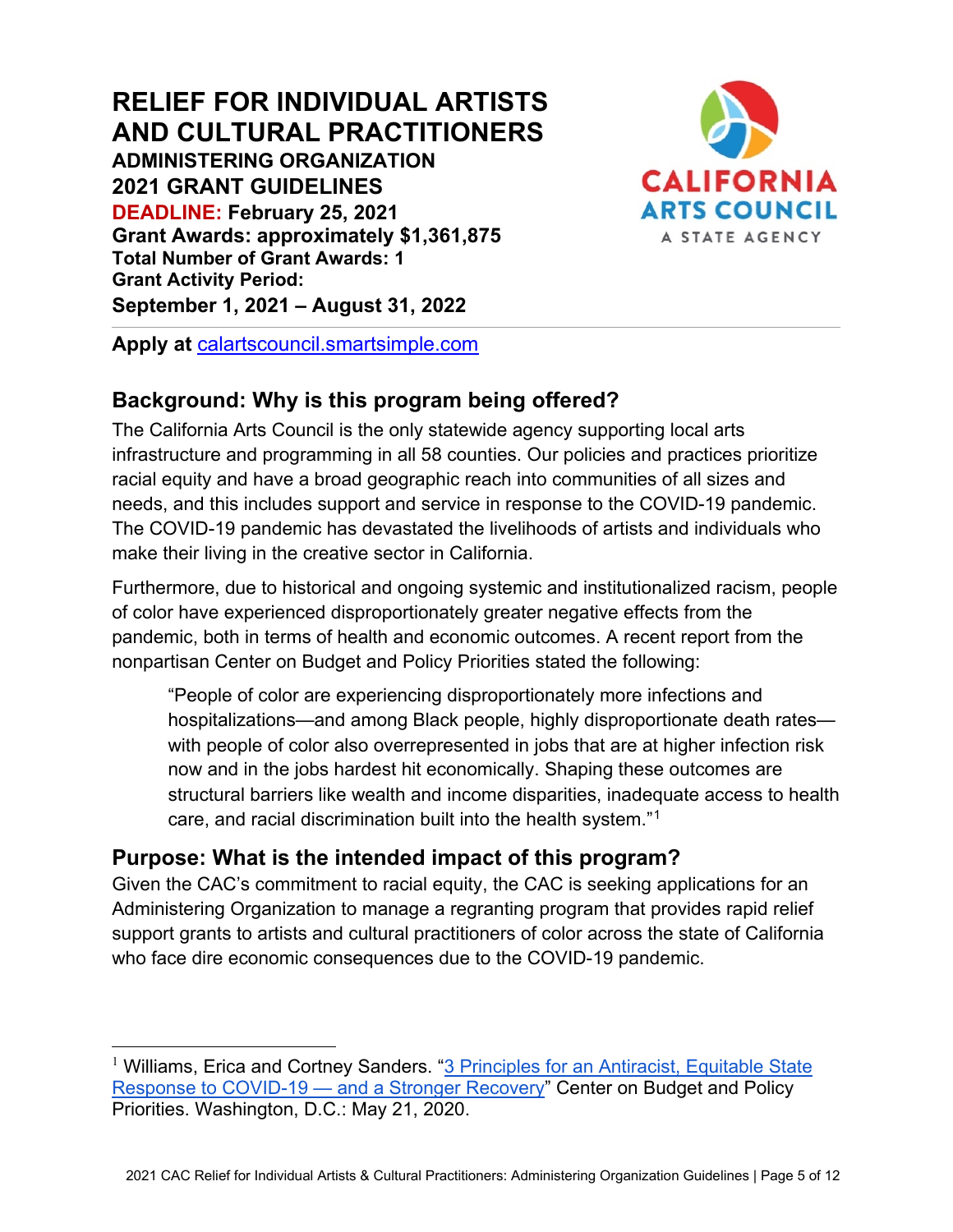# **Eligibility: Who can apply?**

- Arts organizations, individually or in partnership, with existing capacity in the following areas are eligible to apply:
	- Administering regranting programs to individuals, including providing direct grant payments
	- Reaching artists and cultural practitioners representative of communities of color disproportionately impacted by COVID-19
	- Providing technical assistance to grant applicants
	- Employing a robust online grants management system
- Fiscally sponsored organizations are not eligible to apply.

# **Program Administration**

#### *Administering Organization (AO)*

The AO will be responsible for the planning and implementation of the rapid relief grant program, including but not limited to: development of program components and timeline; implementing statewide and culturally specific engagement strategies to priority communities and trusted culture bearers; regular reporting to and collaborating with the CAC on expanded outreach to ensure diverse statewide representation of applicants; management of the application processes for artists through implementation, screening applications, award management, and regular reporting to CAC.

# **Program Oversight**

#### *California Arts Council*

The CAC will be responsible for distributing funds to the AO for regranting and program administration. The CAC will partner with the AO to develop an oversight plan for the CAC that will include providing input and approval on program development and implementation. The CAC expects to participate in bi-weekly check-in meetings with the AO, at minimum. The CAC will also conduct a program evaluation to document the impact of the program.

# **Funding**

The AO grant will be for approximately \$1,361,875, for the following purposes:

- Program administration of the grant activities
	- $\circ$  Up to \$108,950 (8%) can be applied for this purpose
- Regranting awards of unrestricted funds to individuals
	- Grants of \$1,000 each

# **Community**

Representation of, by, and for community is a core value of the CAC, including authentic intergenerational and intersectional connections.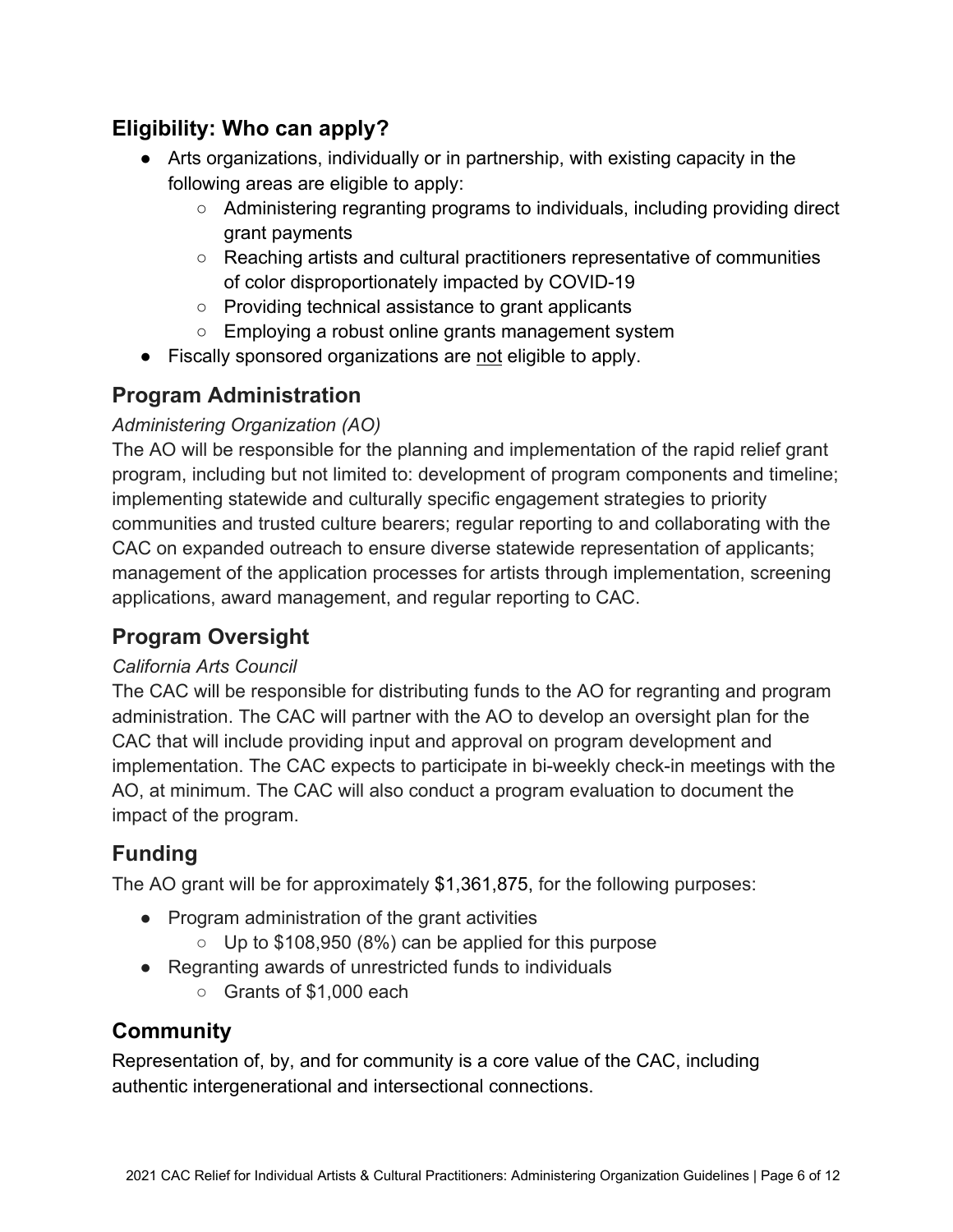**Although not factors in grant decisions**, we strongly encourage applications from organizations that are led by, represent, and/or serve systemically marginalized communities, which may include but are not limited to: Arab, MENASA (Middle Eastern, North African, South Asian); Asian; Black, African American; California Native American, Indigenous, Tribal; Currently Experiencing Incarceration; Disabled; Elders, Seniors; Latinx, Chicanx; LGBTQIA+; Low Income; Neuro-Divergent; Pacific Islander; People of Color; Rural; Returned Residents, Formerly Incarcerated; Students of Color; Trans and/or Non-Binary People; Immigrants (Documented and/or Undocumented), Refugees, Asylum Seekers, Migrants; Unhoused, Transient; Veterans; or Youth.

# **Eligibility Requirements**

Applicants must comply with the requirements below. All applications must include the listed items at the time of submission in order to be reviewed, ranked, and considered for funding.

- **California-based -** Documentation as being a California-based nonprofit arts/cultural organization; an arts-based unit of municipal or county government; or a tribal government, or nonprofit social service organization with regular ongoing arts programming and/or services and a principal place of business in California.
- **Arts programming -** Applicants must have a minimum two-year history of consistent engagement in arts programming and/or services prior to the application deadline.
- **501(c)(3) organization as applicant -** Non-governmental applicant organizations must demonstrate proof of nonprofit status under section 501(c)(3) of the Internal Revenue Code, or section 23701d of the California Revenue and Taxation Code.
- **Signed partnership agreement -** If more than one organization is applying in partnership, a partnership agreement signed by all parties must be included.
	- One organization must be the primary applicant. If awarded, that organization would become the legal contract holder with the CAC.
- **Racial equity [s](http://www.arts.ca.gov/aboutus/strategicframework.php)tatement -** In January 2020, the CAC approved its **Strategic** [Framework](https://arts.ca.gov/about/how-we-think/) which articulated our commitment t[o](http://www.arts.ca.gov/aboutus/racialequity.php) [racial equity.](https://arts.ca.gov/about/racial-equity-statement/) As the agency has been evolving our own race and equity practices, we invite applicants to start, continue, or strengthen their racial equity practices with us. Applicants are required to submit a racial equity statement as part of the application.
	- The racial equity statement should explain the applicant's commitment and tangible efforts (if applicable) to advancing the leadership of and service to indigenous people, communities of color, racially and ethnically diverse individuals, tribal communities, immigrant and refugee communities, and communities whose principal languages are not English.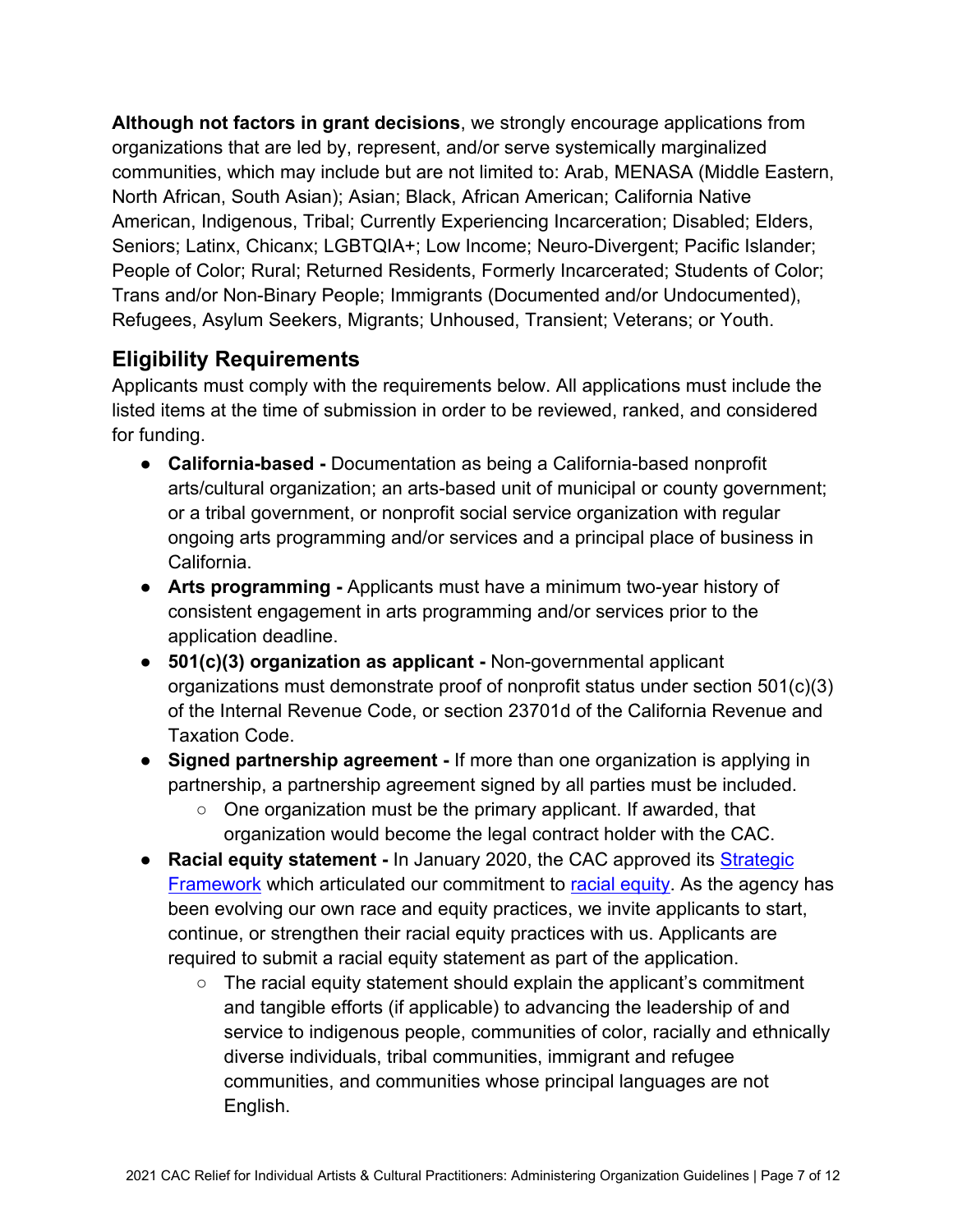- We recognize that organizations/projects led by people of color, or other systematically marginalized community members, may already do the labor of weaving racial equity into their work; this is not a moment for the CAC to validate but rather to honor that work.
- The CAC is committed to providing a webinar and other technical assistance in order to support organizations prior to their submission of a racial equity statement.
- **Financial documentation -** Applicants must provide a minimum of two years of basic financial information via the Budget Snapshot.
- **Certificate of good standing -** Nonprofit organizations must have "active status" with the California Secretary of State (SOS) showing evidence of "good standing" at the time of application. You can verify your organization's status by conducting a search using the SOS online [Business Search](https://businesssearch.sos.ca.gov/) tool. An indication of "active" (versus "suspended," "dissolved," "cancelled," etc.) confirms that your nonprofit corporation exists, is authorized to conduct business in the State of California, has met all licensing and corporation requirements, and has not received a suspension from the Franchise Tax Board.
- **Signatures on required attachments -** Letters and other attachments requiring signatures must include completed digital or scanned signatures in order to be considered for funding. A blank signature field will not be accepted.

# **Funding Restrictions**

● Applying for the Relief for Individual Artists and Cultural Practitioners Administering Organization grant does not restrict an organization from applying for other CAC grants.

# **What We Do Not Fund**

[Click here](https://arts.ca.gov/wp-content/uploads/2020/11/CAC_2021_WhatDoNotFund.pdf) to review the list of activities and expenses that CAC does not fund.

# **Matching Funds**

This program does not require matching funds.

# **Online Application Portal**

Applications will be available online through the CAC's online grants management system at [calartscouncil.smartsimple.com.](https://calartscouncil.smartsimple.com/s_Login.jsp) Only applications submitted through the system by the deadline will be accepted. **It is recommended that new applicants create an online profile well in advance of the application deadline.** More information can be found on the Grant [Resources page](https://arts.ca.gov/grants/resources/) of the CAC website..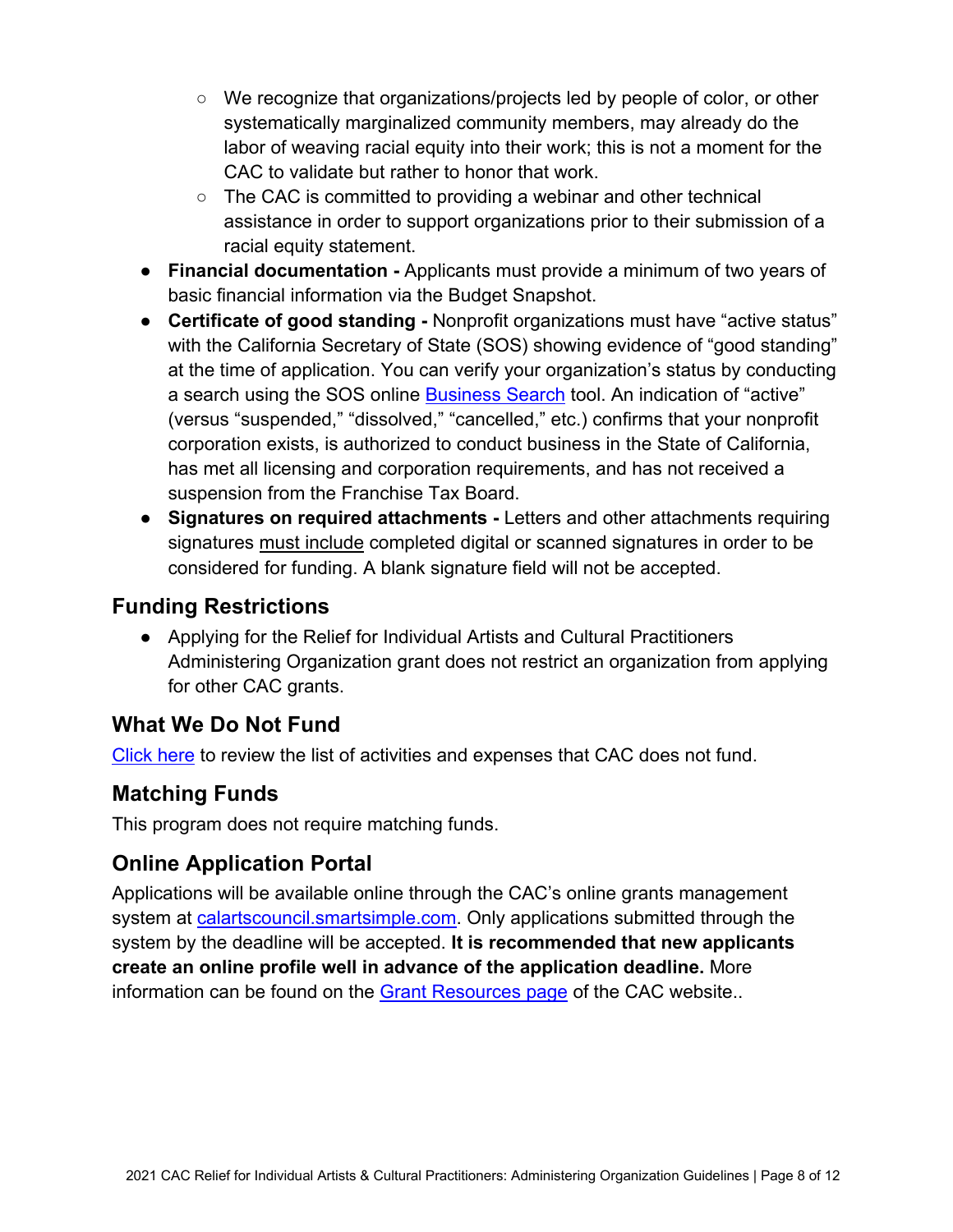# **Application Review Criteria**

A review panel will adjudicate complete and eligible applications based on the following criteria. Application questions will address these same criteria.

#### ● **Organizational Capacity and Readiness**

- o Applicant organization and/or key project personnel must have a minimum of five years of experience working with the nonprofit and/or arts and culture fields in California and must represent communities of color.
- o Applicant organization and/or key personnel must demonstrate five years of experience reaching diverse communities across the state, such as: communities of color, communities of varying economic means, people with differing technical abilities with computers and Internet communications, racially and ethnically diverse individuals, people with disabilities, LGBTQIA+ people, rural communities, tribal communities, immigrant and refugee communities, people without institutional educational opportunities, and communities that have principal languages other than English.
- o Applicant organization and/or key project personnel must demonstrate at least two years of grants management experience and demonstrate administrative and organizational capacity to administer grant programs, including application submission and review processes, financial tracking, and grants management capability.

#### ● **Program Design and Implementation**

- o Applicant organization and/or key project personnel must demonstrate ability to develop and administer a fair and equitable process to identify individual artists and culture bearers to receive funds.
- o Applicant organization and/or key personnel must demonstrate ability to design and implement a program with statewide reach that includes rural communities and regions outside of major metropolitan areas.

#### ● **Engagement and Equity**

- o Applicant organization and/or key personnel must demonstrate a strong commitment to cultural and racial equity, a deep knowledge and understanding of the arts and culture ecosystem, and the impacts of the COVID-19 pandemic, specifically on communities of color.
- o Applicant organization and/or key project personnel must demonstrate experience incorporating outreach and marketing strategies to address racial, economic, and geographic equity across the state.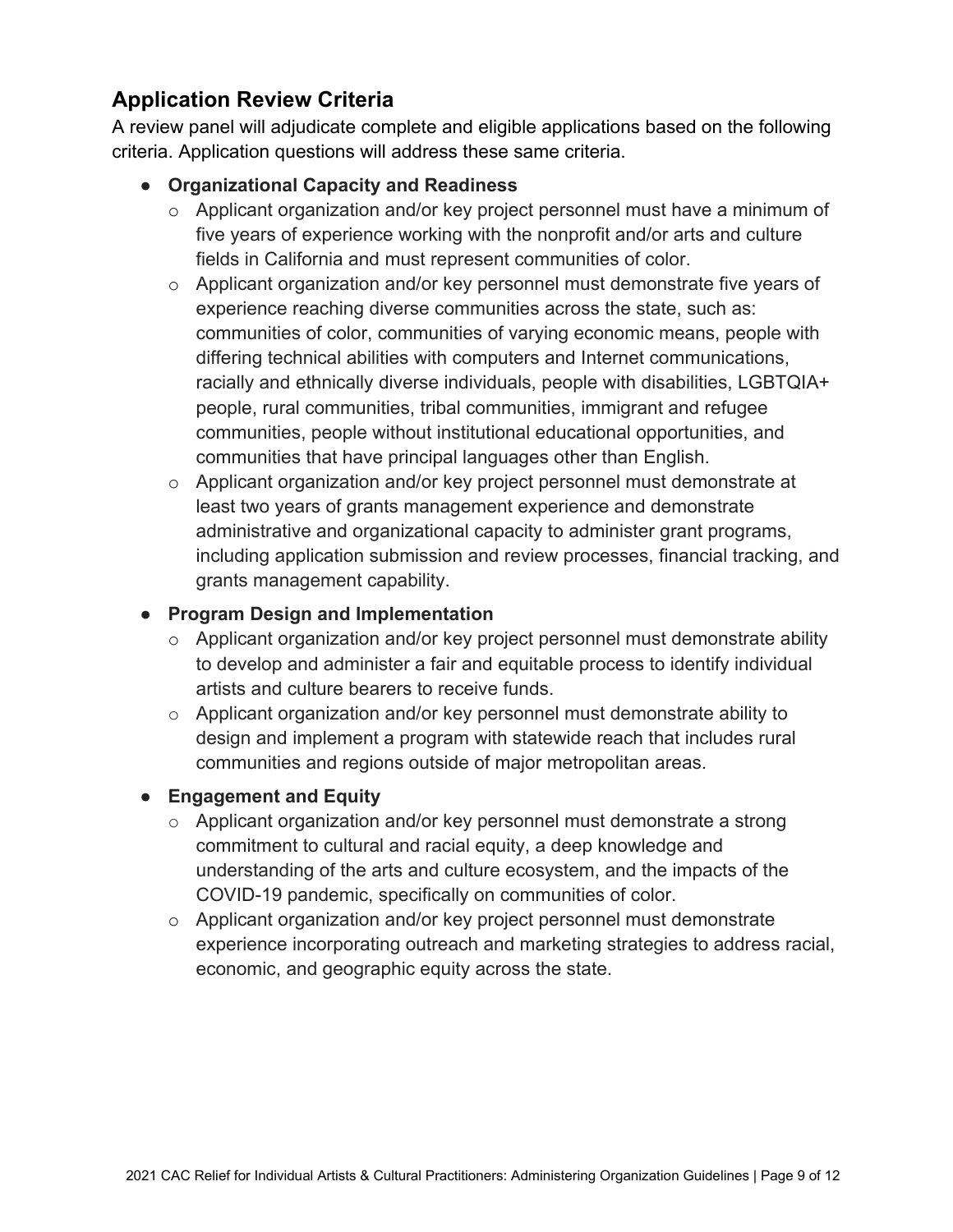#### ● **Accessibility**

 $\circ$  The proposal reflects evidence that CAC-funded programs, services, information, and facilities, including online spaces, where funded activities are to take place will be accessible for individuals with disabilities, including but not limited to individuals who are Deaf, Hard of Hearing, Deaf-Blind, have difficulty speaking, have a physical disability, visual disability, developmental disability, learning disability, mental illness or chronic illness.

#### **Panel Adjudication and Ranking Scale**

Panelists review and rank applications and work samples using a 6-point ranking scale that can be [viewed at this link.](https://arts.ca.gov/wp-content/uploads/2020/11/CAC_2021_RankingGuide.pdf) Finalist applicants will be invited to participate in a second-round online interview process with the panel in order to determine final ranks.

# **California Arts Council Decision-making**

The final authority for grant awards is the appointed Council. After receiving and reviewing recommendations from Council committees, the Council will vote on final funding awards at a public meeting.

#### **Program Timeline**

| <b>Application Opens</b>     | December 18, 2020                    |
|------------------------------|--------------------------------------|
| <b>Application Deadline</b>  | February 25, 2021                    |
| <b>Panel Review</b>          | Approx. April - May 2021             |
| <b>Funding Decision</b>      | Approx. June - July 2021             |
| <b>Funding Notification</b>  | Approx. June - July 2021             |
| <b>Grant Activity Period</b> | October 1, 2021 - September 30, 2022 |
| <b>Final Report Deadline</b> | November 1, 2022                     |

#### **Grantee Requirements**

Awarded grantees must comply with all requirements as stipulated in the grant agreement, including but not limited to the following:

- **Payee Data Record** Complete, sign, and submit an STD 204 Payee Data Record as a required contract document before grant funds can be released.
- **Planning** Develop and maintain a detailed grant program framework, workplan, and outreach strategy to reflect the geographic diversity of the state, with a clear timeline, outcomes, and deliverables to be approved by the CAC.
- **Managing the grant process -** Develop the guidelines and application processes, manage the collection of applications, provide technical assistance to applicants, screen applications, coordinate application screening and awarding process.
- **Program evaluation Participate in program evaluation that could include** feedback and data collection.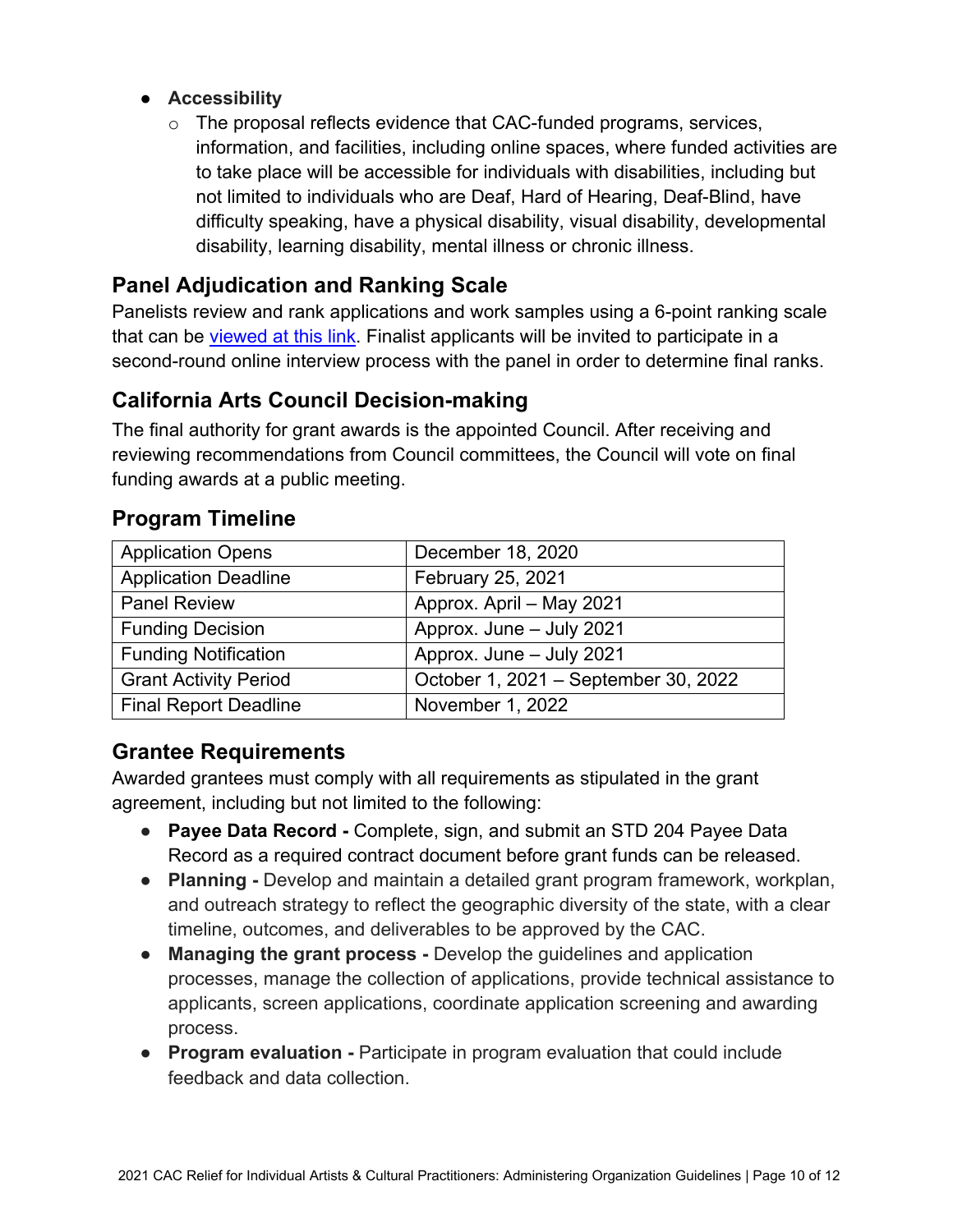- **Complete contract documents -** Upon notification of grant award, complete all required contract documents in order to receive 100% grant.
- **Consistent activities -** Carry out activities consistent with the original proposal summary statement and the intent of the application as approved for funding, including in instances where the grant award may be less that the original request amount.
- **Approval for changes -** Programing activities must be completed as proposed. Any changes must be proposed in advance and require prior written approval from CAC staff. Requests for changes are considered on a case-by-case basis.
- **Thank you letters -** To better inform our elected representatives as to the value of the arts and the use of state funds, grantees are required to include—with the approved grant agreement—copies of signed letters sent to the Governor and state Senate and Assembly representatives thanking them for the grant. Local representatives may be found at this link: [http://findyourrep.legislature.ca.gov.](http://findyourrep.legislature.ca.gov/)
- **Use of CAC logo -** Use of the CAC logo is required on all printed and electronic materials and websites (programs, catalogs, postcards, posters, newsletters, leaflets, publications, etc.) that specifically reference this grant.
- **CAC acknowledgement -** The following acknowledgement of CAC funding is required on all printed and electronic materials: *"This activity is funded in part by the California Arts Council, a state agency."*
- **Final report -** Provide a final report summarizing grant-funded activities and accomplishments by the posted deadline.
- **California Model Agreement (AB20) and indirect costs -** In order to comply with AB20 requirements, University of California and California State University grantees are required to secure an indirect cost waiver from the Regents of the University of California or the Board of Trustees of the California State University.

# **Appeal Process**

Appeals to CAC funding decisions must be submitted on an official Appeal Form, available from the CAC, and postmarked within 45 days of the decision. Appeals are granted only on the following grounds:

1. Panel's assessment was based on a misstatement of factual information as contained in the application such that it negatively influenced the panel's recommendation; and/or

2. Incorrect processing of the required application material such that it negatively influenced the panel's assessment of the applicant's request for funding.

**Note:** Dissatisfaction with award denial or with award amount is not grounds for appeal.